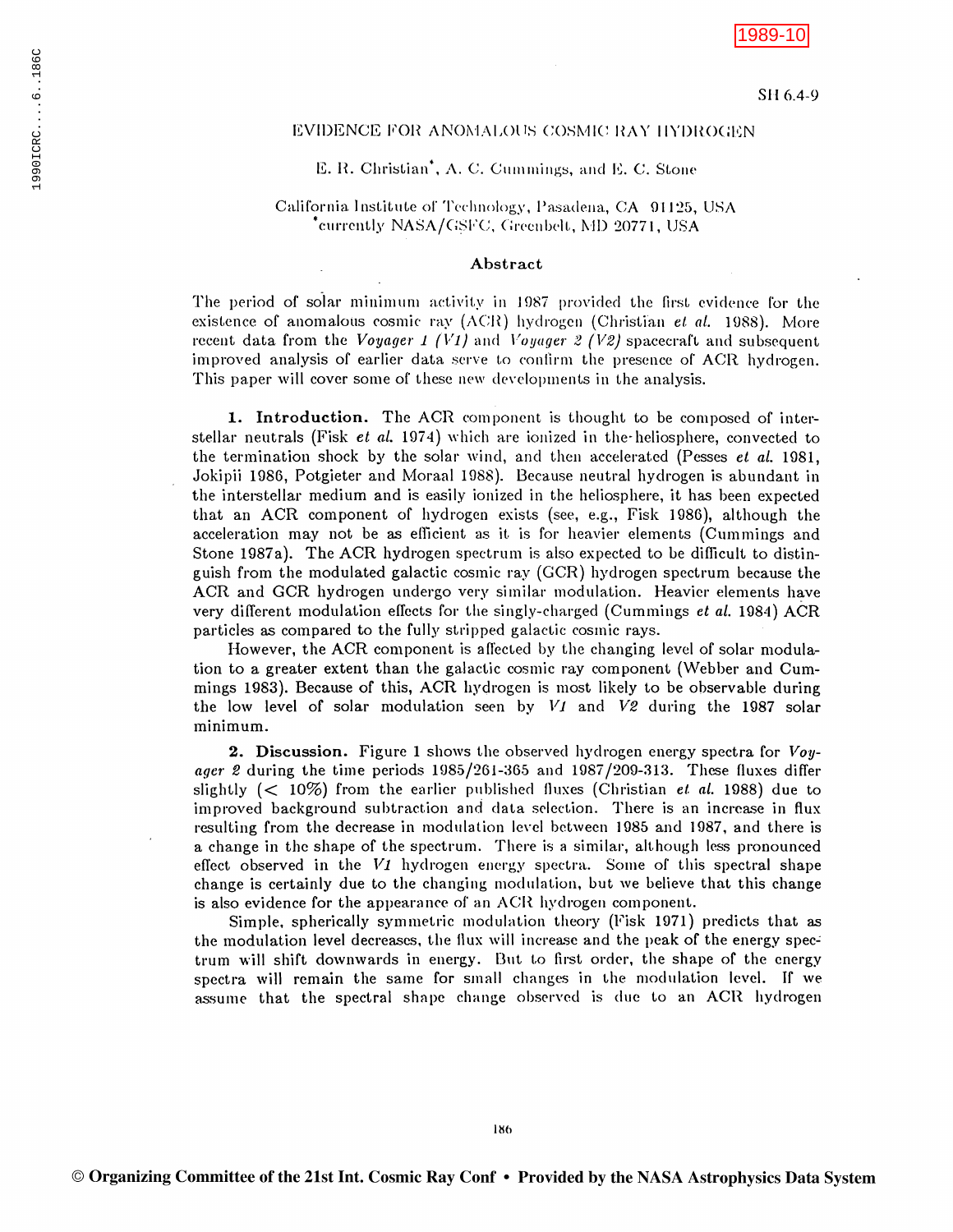component which is present in the 1987 spectrum but negligible in the 1985 spectrum, then the 1985 spectrum gives, to first order, the shape of the underlying galactic cosmic ray spectrum in the observed 1987 spectrum. The ACR component of the 1985 spectrum is expected to be small because the fluxes of other ACR components observed (He, O, C, N, Ne, and Ar) are smaller by a factor of 10 in 1985 than in 1987, whereas the galactic components were less than a factor of two smaller (Christian 1989, Cummings and Stone 1987b).

The expected shape of the ACR hydrogen spectrum is obtained from the other ACR components because of the similarity in the ACR spectral shapes (Cummings and Stone 1990). The combination of the assumed ACR and GCR spectra which replicates the observed 1987 hydrogen energy spectrum can then



SH 6.4-9

## Energy (MeV)

Fig. 1. Voyager 2 observed hydrogen energy spectra for periods 1985/261-365 and 1987/209-313. 1987 spectrum is deconvolved into GCR (dotted line) and ACR (dashed line) components. Solid line shows derived observed spectrum.

be determined, and this is also shown in Figure 1. The dotted line shows the presumed GCR spectrum, the dashed line is our estimate of the ACR hydrogen contribution, and the solid line is the sum, which can be compared to the observed spectrum. This ACR flux is higher than the published upper estimate (Christian et al. 1988) because of the improved normalization procedure used (Christian 1989).

decomposition <sub>of</sub> the In the observed spectrum into ACR and GCR components, there was no constraint on the peak energy of either component. However, the energy of the derived ACR peak flux can be compared to an expected value. This is because the ACR spectra of the heavier components scale in energy as a power law in mass (Cummings and Stone 1990). Figure 2 shows the peak energy vs. mass for the H. He, N, O, and Ne ACR components during the 1987 solar minimum. The dashed line is a least-squares best-fit power law for the helium through neon points. It is clear that the energy obtained for the hydrogen component agrees very well with the extrapolation from the heavier elements.



Fig. 2. Energy of spectral peak vs. mass for ACR components during the 1987 solar minimum. Dashed line is a least-squares power-law fit through all points except hydrogen.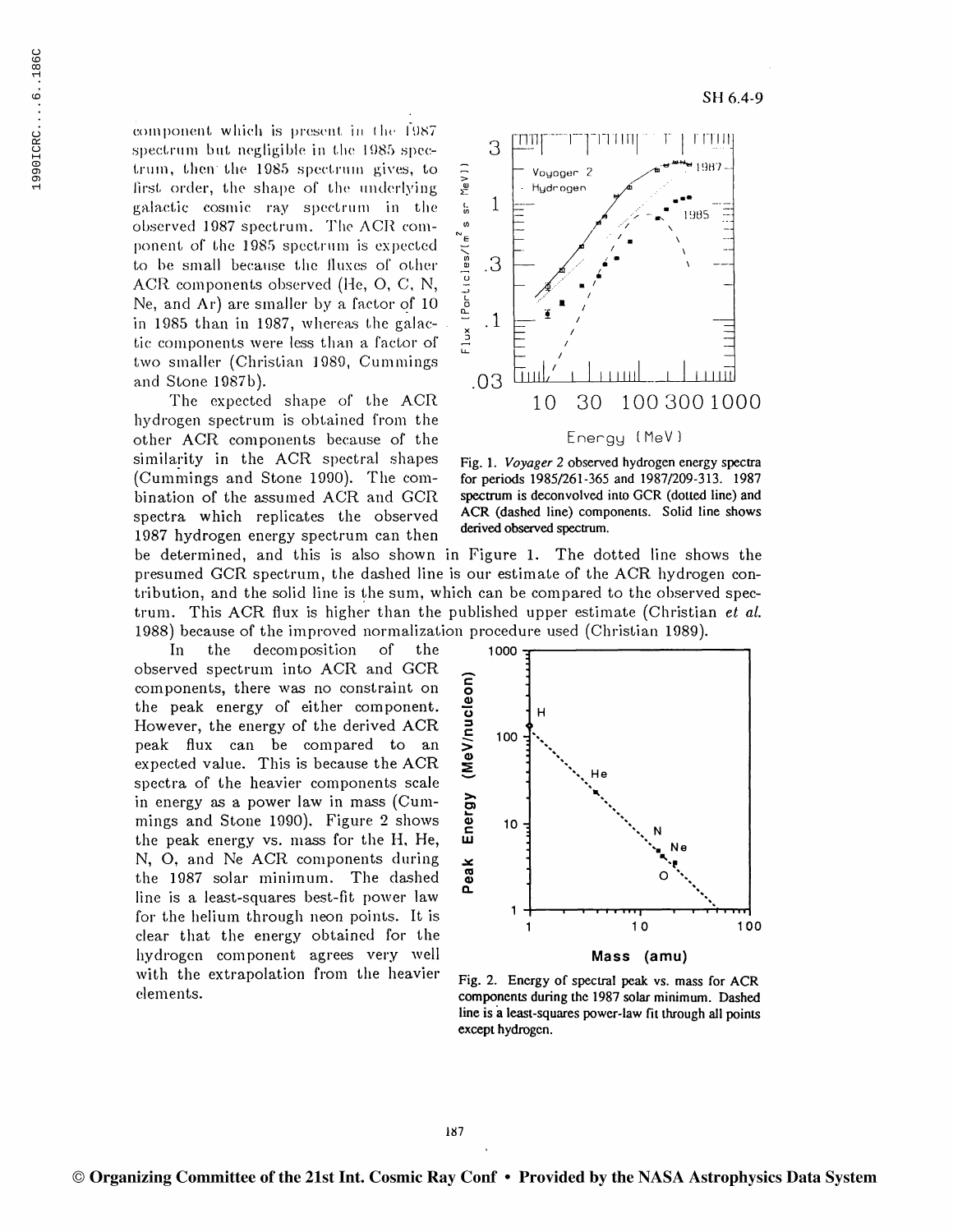Although the observed spectral shape change is consistent with the emergence of a measurable ACR hydrogen flux, other possible explanations must be explored. A typical explanation in the framework of modulation theory is that, as a consequence of the time-dependent nature of modulation, particles of lower rigidities react to the decrease in modulation faster than particles of higher rigidity. In order to investigate this question, the observed hydrogen fluxes in several energy bins are plotted as a function of time in Figure 3(a). Each point is a 26 day accumulation to average out effects due to the solar rotation period, and a point is plotted every thirteen days. The dashed lines trace out the high energy (275 MeV-375 MeV) points, but are shifted down to match the lower energy bins at the beginning of 1986. The excess flux can be clearly seen for the  $49-72~MeV$  point, which is where the presumed ACR hydrogen component comprises the largest fraction of the observed flux.

Note, however, that the time profile of the low energy (18.7-33.0 MeV) flux tracks well with the highest energy. Thus the spectral shape change can be characterized by an excess flux observed in the intermediate energies, but not at lower or higher energies, contrary to usual energy-dependent hysteresis effects. These time profiles can be compared to the helium fluxes in Figure  $3(b)$ . Here the 18.7-33.0 MeV/nucleon fluxes, which are composed predominantly of anomalous cosmic rays, are seen to have a much larger response to the decrease in modulation before solar minimum and the increase in modulation after solar minimum than the higher energy (240-325 MeV/nucleon) galactic cosmic ray fluxes. Thus the hydrogen observations are again consistent with a galactic cosmic ray spectrum with a superimposed ACR hydrogen spectrum which is non-negligible only in the intermediate energies at the low modulation levels seen in the outer heliosphere at solar minimum.



Fig. 3. (a) Hydrogen fluxes for three energy bins (18.7 - 30 MeV, 49 - 72 MeV, and 275 - 375 MeV) during the years 1986, 1987, and 1988. Points are for 26 day accumulations, every 13 days. The dashed lines show the 275 - 375 MeV fluxes shifted down to match the lower energy fluxes at the beginning of 1986. Fig. 3.(b) Helium fluxes for the same time periods. The 18.7 - 30 MeV/nucleon fluxes are predominantly ACR, and the 240 - 325 MeV/nucleon fluxes are mostly GCR.

188